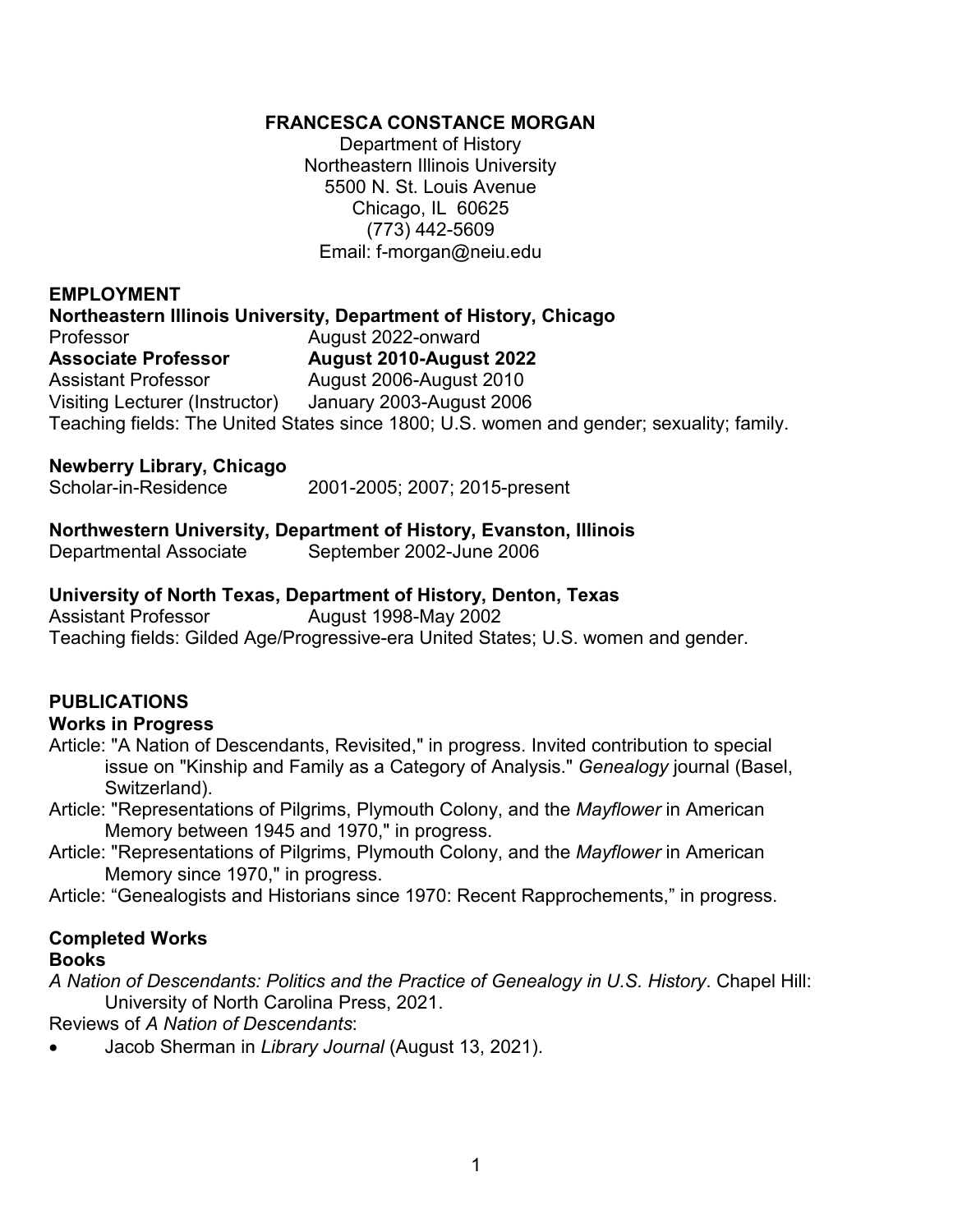- Cassandra Good in *Journal of Social History* 55, no. 4 (Summer 2022), [https://academic.oup.com/jsh/advance-article](https://academic.oup.com/jsh/advance-article-abstract/doi/10.1093/jsh/shac004/6525619?redirectedFrom=fulltext)[abstract/doi/10.1093/jsh/shac004/6525619?redirectedFrom=fulltext\)](https://academic.oup.com/jsh/advance-article-abstract/doi/10.1093/jsh/shac004/6525619?redirectedFrom=fulltext).
- Adam Hjorthén in *Genealogy* 6 (March 7, 2022): 21, [https://doi.org/10.3390/genealogy6010021.](https://doi.org/10.3390/genealogy6010021)
- Jackie Hogan in *Journal of Arizona History* 63, no. 1 (Spring 2022): 97-99.
- Caroline Fraser in *New York Review of Books* (May 12, 2022).

*Women and Patriotism in Jim Crow America*. Chapel Hill and London: University of North Carolina Press, 2005.

Reviews of *Women and Patriotism*:

- Kim E. Nielsen in Women and Social Movements, Alexander Street Press (2005), [https://search.alexanderstreet.com/view/work/bibliographic\\_entity%7Cbibliographic\\_d](https://search.alexanderstreet.com/view/work/bibliographic_entity%7Cbibliographic_details%7C2602063?account_id=28190&usage_group_id=85013) [etails%7C2602063?account\\_id=28190&usage\\_group\\_id=85013.](https://search.alexanderstreet.com/view/work/bibliographic_entity%7Cbibliographic_details%7C2602063?account_id=28190&usage_group_id=85013)
- Rebecca Edwards in *American Historical Review* 111, no. 2 (April 2006): 492-93.
- Sidney R. Bland in *North Carolina Review of History* 83, no. 2 (April 2006): 279-80.
- Sandra D. Harmon in *Journal of American History* 93, no. 2 (September 2006): 556- 57.
- Julie Des Jardins in *Journal of Southern History* 73, no. 1 (February 2007): 210-211.
- Cristina R. Nelson in H-Net Reviews in Humanities and Social Sciences (April 2007): 1, [https://www.h-net.org/reviews/showrev.php?id=13063.](https://www.h-net.org/reviews/showrev.php?id=13063)
- Kelly McMichael in *Arkansas Review* 38, no. 1 (April 2007): 54-55.
- Barbara J. Steinson in *Indiana Magazine of History* 103, no. 2 (June 2007): 215-17.
- Jane Turner Censer in *Journal of Social History* 40, no. 4 (Summer 2007): 1045-47.
- Jennifer Ritterhouse in *The Historian* 69, no. 2 (Summer 2007): 346-48.
- Shani D'Cruze in *Journal of Contemporary History* 42, no. 4 (October 2007): 693-705.
- Chris Erickson in *American Studies* 50, nos. 1-2 (Spring/Summer 2009): 184-85.

# **Articles and Essays**

- "'My Furthest-Back Person': *Roots* and the History of Black Genealogy." In *Reconsidering*  Roots*: Race, Politics, and Memory*, edited by Erica L. Ball and Kellie Carter Jackson, 63-79. Athens: University of Georgia Press, 2017.
- "A Noble Pursuit?: The Embourgeoisement of Genealogy, and Genealogy's Making of the Bourgeoisie." In *The American Bourgeoisie: Distinction and Identity in the Nineteenth Century*, edited by Sven Beckert and Julia Rosenbaum, 135-52. New York: Palgrave Macmillan, 2010.
- "Lineage as Capital: Genealogy in Antebellum New England." *New England Quarterly* 83, no. 1 (June 2010): 250-282.
- "'Regions Remote from Revolutionary Scenes': Regionalism, Nationalism, and the Iowa Daughters of the American Revolution, 1890-1930." *Annals of Iowa* 56, nos. 1 and 2 (Winter/Spring 1997): 46-79.

# **Publications with Co-Authors**

With Joan Marie Johnson and Michelle Nickerson. "Introduction" to the panel "The *Feminine Mystique* at Fifty: Reflecting on the Book That Inspired, Angered, and Forever Changed America." *Frontiers: A Journal of Women's Studies* 36, no. 2 (2015): 1-2.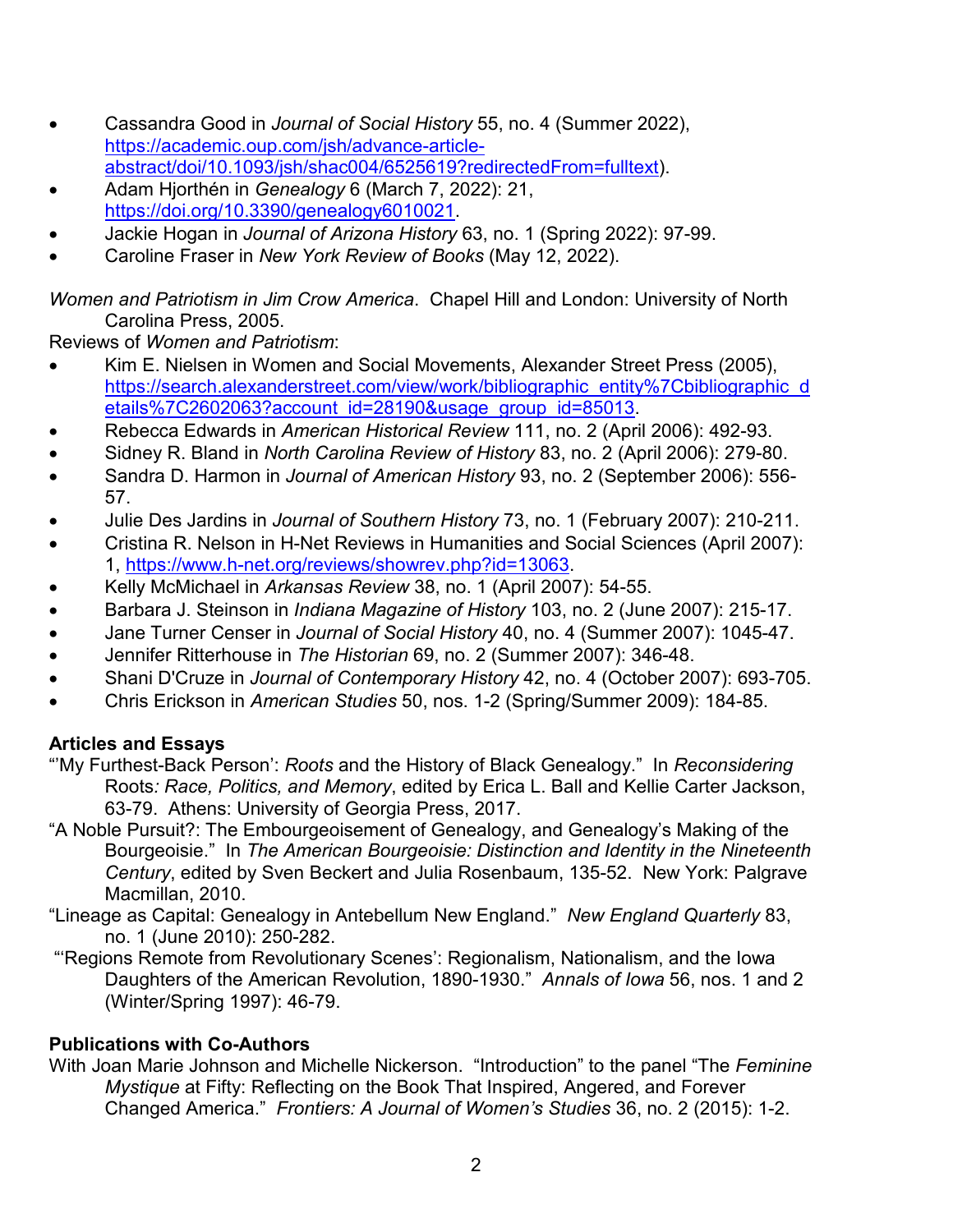#### **Guest Blog Posts**

"Just Twelve Words, and the Long History of American Genealogy." University of North Carolina Press blog, October 20, 2021, https://uncpressblog.com/2021/10/20/justtwelve-words-and-the-long-history-of-american-genealogy/.

#### **EDUCATION**

#### **May 1998**

Ph.D. in History, Columbia University.

Dissertation: "'Home and Country': Women, Nation, and the Daughters of the American Revolution, 1890-1939." Nominated for Columbia University's Bancroft Prize. Sponsor: Elizabeth S. Blackmar.

#### **May 1992**

M.A. in History, Columbia University.

#### **June 1990**

B.A. in History, magna cum laude with highest honors in field, Harvard University.

## **AWARDS**

Yearlong sabbaticals, administered by the Office of Academic Affairs, Northeastern Illinois University (2014-2015, 2021-2022).

- Committee on Organized Research Award, administered by the Advisory Committee on Faculty Awards, Office of Academic Affairs, Northeastern Illinois University (2013).
- Summer Research Project Stipend, administered by the Office of Academic Affairs, Northeastern Illinois University (2012).
- New England Regional Fellowship Consortium, administered by the Massachusetts Historical Society (2006-2007).
- Junior Faculty Summer Research Fellowship, Office of the Vice Provost for Research, University of North Texas (2000, 2001).
- Faculty Research Grants, Office of the Vice Provost for Research, University of North Texas (1998-1999, 1999-2000).

# **INVITED PAPERS AND PRESENTATIONS (Recent)**

In-person talk about my book *A Nation of Descendants: Politics and the Practice of Genealogy in U.S. History*. Filson Historical Society, Louisville, Ky. (scheduled for October 25, 2022).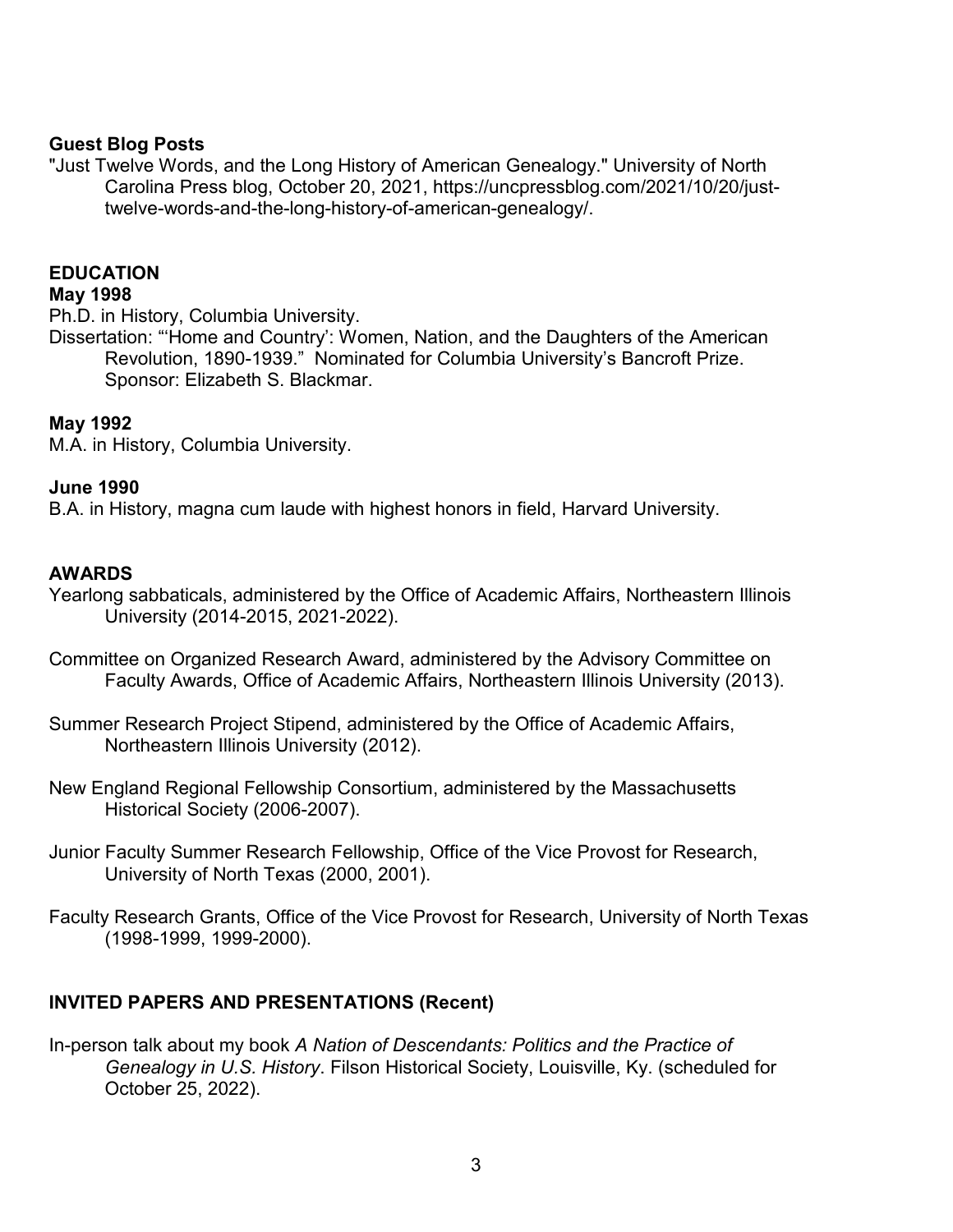- In-person talk about *A Nation of Descendants*. For the National Society of Colonial Dames in Illinois. Fortnightly Club, Chicago (scheduled for September 12, 2022).
- Podcast interview about *A Nation of Descendants*. For John Fea (Messiah University), Episode 99, Apple podcast entitled "The Way of Improvement Leads Home: American History, Religion, Politics, and Academic Life" (March 18, 2022). Available at [https://podcasts.apple.com/us/podcast/ep-99-historicizing-the-search-for](https://podcasts.apple.com/us/podcast/ep-99-historicizing-the-search-for-roots/id1071244872?i=1000556850325)[roots/id1071244872?i=1000556850325](https://podcasts.apple.com/us/podcast/ep-99-historicizing-the-search-for-roots/id1071244872?i=1000556850325)

Podcast interview about *A Nation of Descendants*. For N'Kosi Oates (Brown University), African American Studies Channel, New Books Network podcast (March 15, 2022). Available at [https://podcasts.google.com/feed/aHR0cHM6Ly9mZWVkcy5tZWdhcGhvbmUuZm0v](https://podcasts.google.com/feed/aHR0cHM6Ly9mZWVkcy5tZWdhcGhvbmUuZm0vTElUMzM2MDI3NTY5Ng/episode/NDgxMjUyM2UtYTYwMy0xMWVjLWFmNWEtZmY5NmY2NDFlYjE0?ep=14&fbclid=IwAR2zY-Tpy69R2YcdOXIIfYH6kWrM0Q7jomjN9v9zhknckjSv6fIsbyMJOZs) [TElUMzM2MDI3NTY5Ng/episode/NDgxMjUyM2UtYTYwMy0xMWVjLWFmNWEtZmY](https://podcasts.google.com/feed/aHR0cHM6Ly9mZWVkcy5tZWdhcGhvbmUuZm0vTElUMzM2MDI3NTY5Ng/episode/NDgxMjUyM2UtYTYwMy0xMWVjLWFmNWEtZmY5NmY2NDFlYjE0?ep=14&fbclid=IwAR2zY-Tpy69R2YcdOXIIfYH6kWrM0Q7jomjN9v9zhknckjSv6fIsbyMJOZs) [5NmY2NDFlYjE0?ep=14&fbclid=IwAR2zY-](https://podcasts.google.com/feed/aHR0cHM6Ly9mZWVkcy5tZWdhcGhvbmUuZm0vTElUMzM2MDI3NTY5Ng/episode/NDgxMjUyM2UtYTYwMy0xMWVjLWFmNWEtZmY5NmY2NDFlYjE0?ep=14&fbclid=IwAR2zY-Tpy69R2YcdOXIIfYH6kWrM0Q7jomjN9v9zhknckjSv6fIsbyMJOZs)[Tpy69R2YcdOXIIfYH6kWrM0Q7jomjN9v9zhknckjSv6fIsbyMJOZs](https://podcasts.google.com/feed/aHR0cHM6Ly9mZWVkcy5tZWdhcGhvbmUuZm0vTElUMzM2MDI3NTY5Ng/episode/NDgxMjUyM2UtYTYwMy0xMWVjLWFmNWEtZmY5NmY2NDFlYjE0?ep=14&fbclid=IwAR2zY-Tpy69R2YcdOXIIfYH6kWrM0Q7jomjN9v9zhknckjSv6fIsbyMJOZs)

- In-person brown-bag talk for faculty on *A Nation of Descendants*. Department of History, University of Illinois at Chicago (February 23, 2022).
- Online talk about *A Nation of Descendants*, with Ed Remus. Ronald Williams Library, Northeastern Illinois University, Chicago (January 26, 2022): <https://youtu.be/XE6kEctJvss>
- Online "Meet the Author" webinar on *A Nation of Descendants*, with Matt Rutherford, Newberry Library, as interlocutor. Newberry Library, Chicago (December 9, 2021): <https://www.youtube.com/watch?v=yOflZuoedcA>
- Online book launch talk of *A Nation of Descendants*, with Karin A. Wulf, Brown University, as interlocutor*.* National Archives Museum Online, U.S. National Archives and Records Administration, Washington (October 20, 2021): <https://www.youtube.com/watch?v=-Up59qG0p24>
- Brown-bag talk for faculty on "The Racialization of Genealogy Practice in America, 1860s onward." Department of History, University of Illinois at Chicago (April 12, 2017).
- Faculty workshop and presentation on "Nation of Descendants: Mormon Genealogy in U.S. History." Department of History, Brigham Young University, Provo, Utah (March 24, 2017).
- Women's History Month presentation on "'The Chatty Old Lady': Explorations in Gender and Genealogy." Women's Studies Program, Brigham Young University, Provo, Utah (March 24, 2017).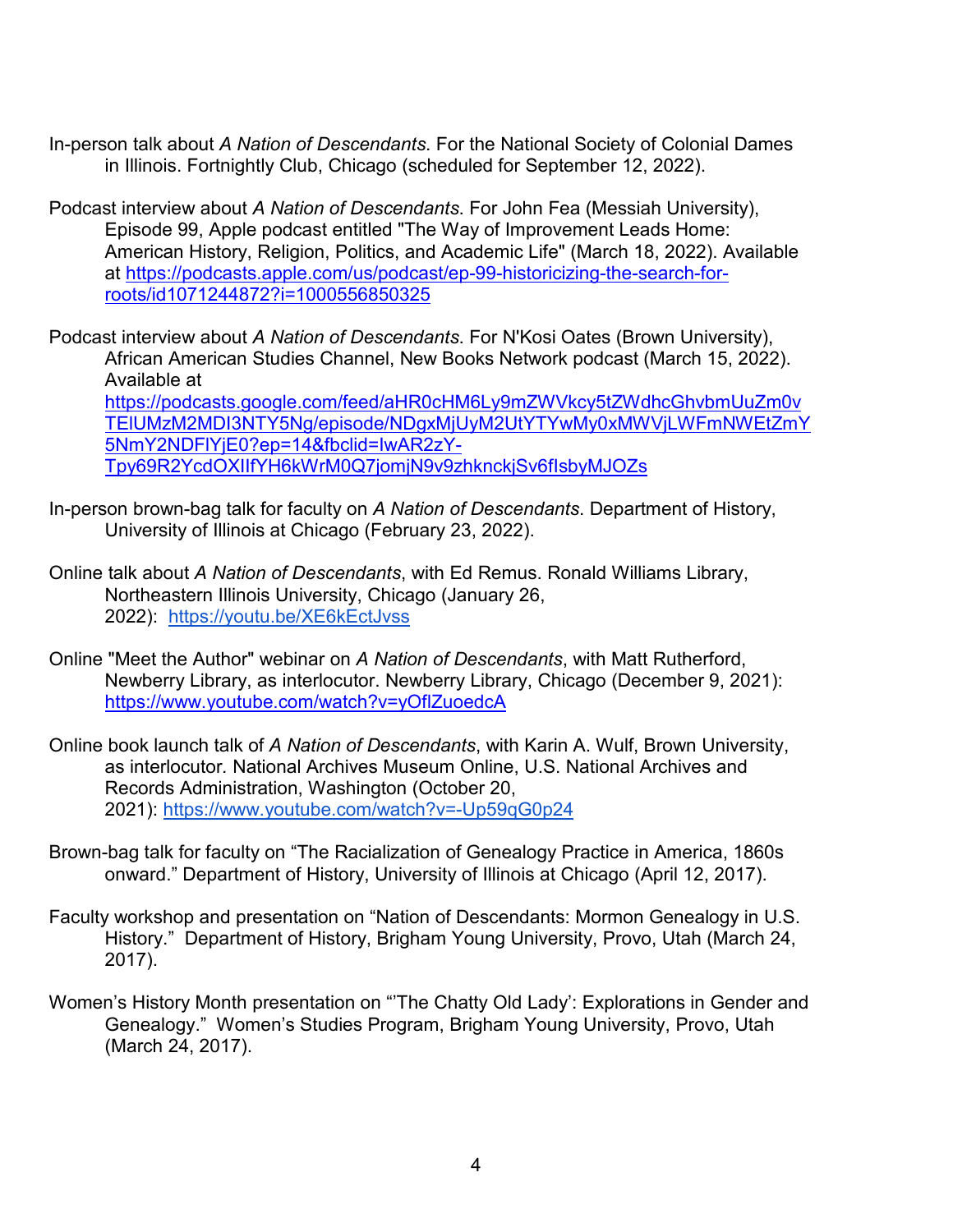- Brown-bag presentation on "Nation of Descendants: Genealogy and the Self in America." Department of History, Loyola University, Chicago (September 30, 2015).
- *I have also been invited to present my research at the Massachusetts Historical Society brown-bag (2006), at a similar event at the New Hampshire Historical Society (2006), St. John's University in New York (2006), NEIU's Phi Alpha Theta chapter in the History Department (2003, 2007), the Freeman and Southern Intellectual History Circle Conference in Richmond, Va. (2002), Washington College in Maryland (2001), Iowa State University (2001), Assumption College (2001), and Southern Methodist University (1999).*

## **CONFERENCE AND MEETING ACTIVITY (Recent)**

- "African American Genealogy Before and After *Roots*." Presented at the annual meeting of the Organization of American Historians, New Orleans (April 6, 2017).
- Co-discussant (with seven others) in the NCPH Working Group "Building Capacity to Challenge Exclusive Uses of the Past." Conducted at the annual meeting of the National Council on Public History, Baltimore (March 19, 2016).
- "'The Chatty Old Lady': Explorations in Gender in American Genealogy." Presented at the Newberry Seminar on Women and Gender, Dr. William M. Scholl Center for American History and American Culture, Newberry Library, Chicago (February 19, 2016). I also organized the panel.
- "Nation of Descendants: Genealogy and the Self in America." Presented at the Sixth Annual Faculty Research and Creative Activities Symposium, Northeastern Illinois University, Chicago (November 13, 2015).
- Co-organized (with Joan Marie Johnson and Michelle Nickerson) the day-long conference "The *Feminine Mystique* at 50: Reflecting on the Book That Inspired, Angered, and Forever Changed America." Held at the Newberry Library, Chicago (November 8, 2013).
- "Documents and Distinction: The Gilded Age's Genealogy Boom." Presented at the annual meeting of the Organization of American Historians/National Council on Public History, Milwaukee, Wisconsin (April 19, 2012).
- *I have also presented my research to the American Studies Association (2009), the Society for Historians of the Early American Republic (2007), the Mormon History Association (2006), the Association for the Study of African American Life and History (2003), the American Historical Association (2003), the Organization of American Historians (1996, 1999, 2001), the Southern Association for Women Historians (1997), the Second National Women in Historic Preservation Conference (1997), and the Social Science History Association (1996).*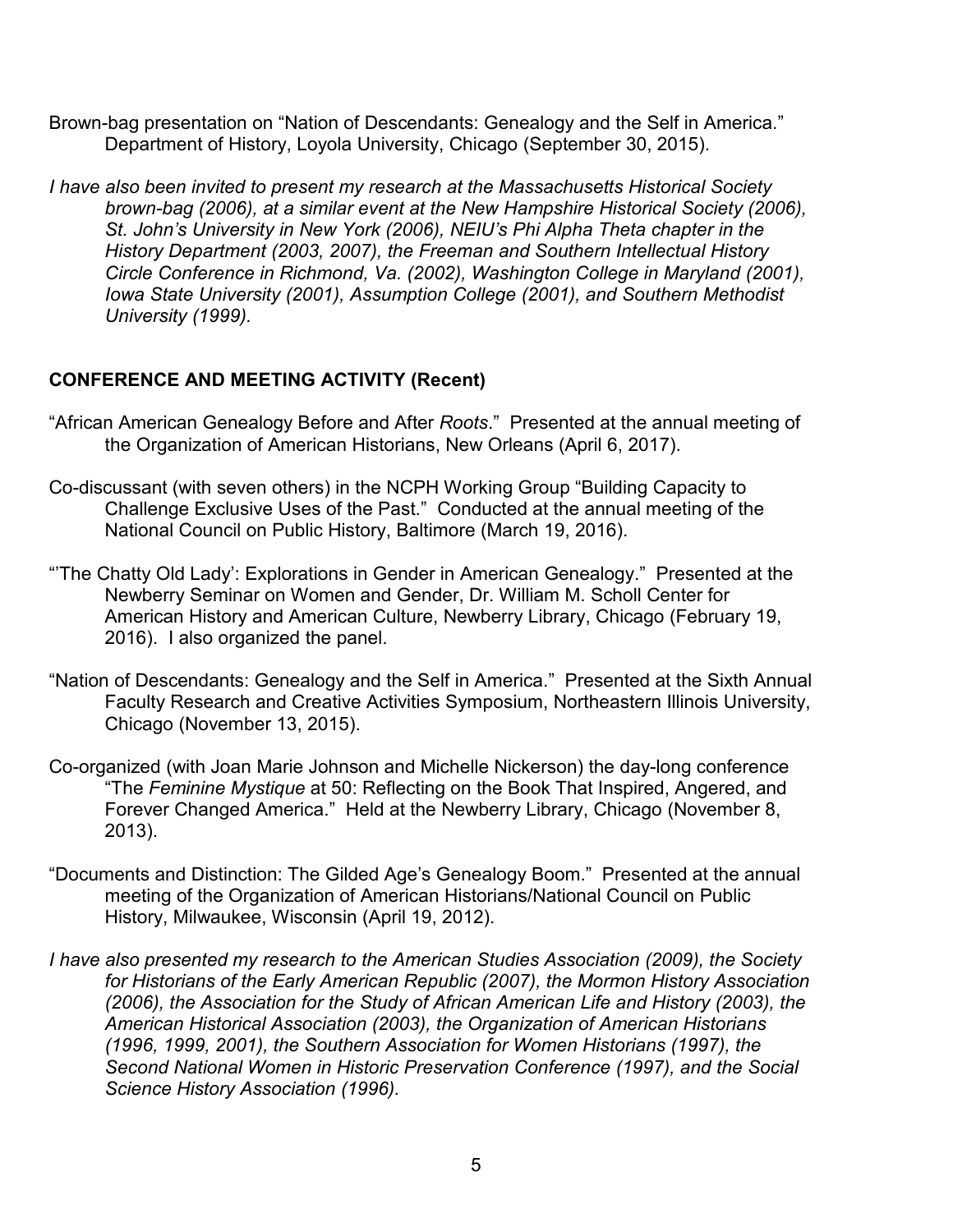# **PROFESSIONAL ASSOCIATIONS**

American Historical Association. Mormon History Association. National Council on Public History. Organization of American Historians.

# **SERVICE TO PROFESSIONAL ORGANIZATIONS**

- January 2007-June 2020. Co-founder and co-organizer of the **Newberry Seminar on Gender and Sexuality Studies**, formerly known as the Newberry Seminar on Women and Gender, with Joan Marie Johnson, Michelle Nickerson, Kathleen Belew, Elizabeth Son, and Ronak K. Kapadia. Dr. William M. Scholl Center for American History and Culture, Newberry Library.
- Spring 2017. Member, Review Committee for the Short-Term Fellowship in American History for 2017-2018, Newberry Library.

*Book reviews* for *Journal of the Early Republic* (Summer 2022); *Journal of the Illinois State Historical* Society (2019); *Mormon Studies Review* (2019); *Gender and History* (2008); *Journal of American History* (2004, 2006, 2019), and *Peace and Change* (2001).

# *Referee work on unpublished manuscripts*

- **Books and book proposals**: for Wiley Publishing (2019); University of North Carolina Press (2017); Wadsworth Cengage Learning (2010-2011).
- **Articles**: for the *Journal of Social History* (2021); *Journal of American Studies* (2014); *New England Quarterly* (2014); *Massachusetts Historical Review* (2012); *Journal of American History* (2011); *Journal of Women's History* (2007, 2012); *Journal of American Ethnic History* (2006).

# **UNIVERSITY SERVICE. Northeastern Illinois University, 2006-present Department of History**

Member, Scholarship Committee, Spring 2021.

Undergraduate advisor to history majors (2008-2012, 2016-2019, 2020-present).

Presentations on issues in historical research for the Chicago History Fair and Research-Palooza, for high-school students. Ronald Williams Library, NEIU (February 19,

2018; January 18, 2020).

Coordinator, Graduate Program, and graduate advisor (2012-2014, 2019-2020). M.A. theses supervised in History:

- Tim R. Lane, "Industrial Independence: Working-Class Women's Creation of the Public, Political Female in Antebellum America" (2019)
- Marc Arenberg, "Lesbian and Gay Teachers in Chicago, 1950-1979" (2015) Writing Intensive Program coordinator (2017-present).

Chair, search and screen committee in early modern Europe (2017-2018).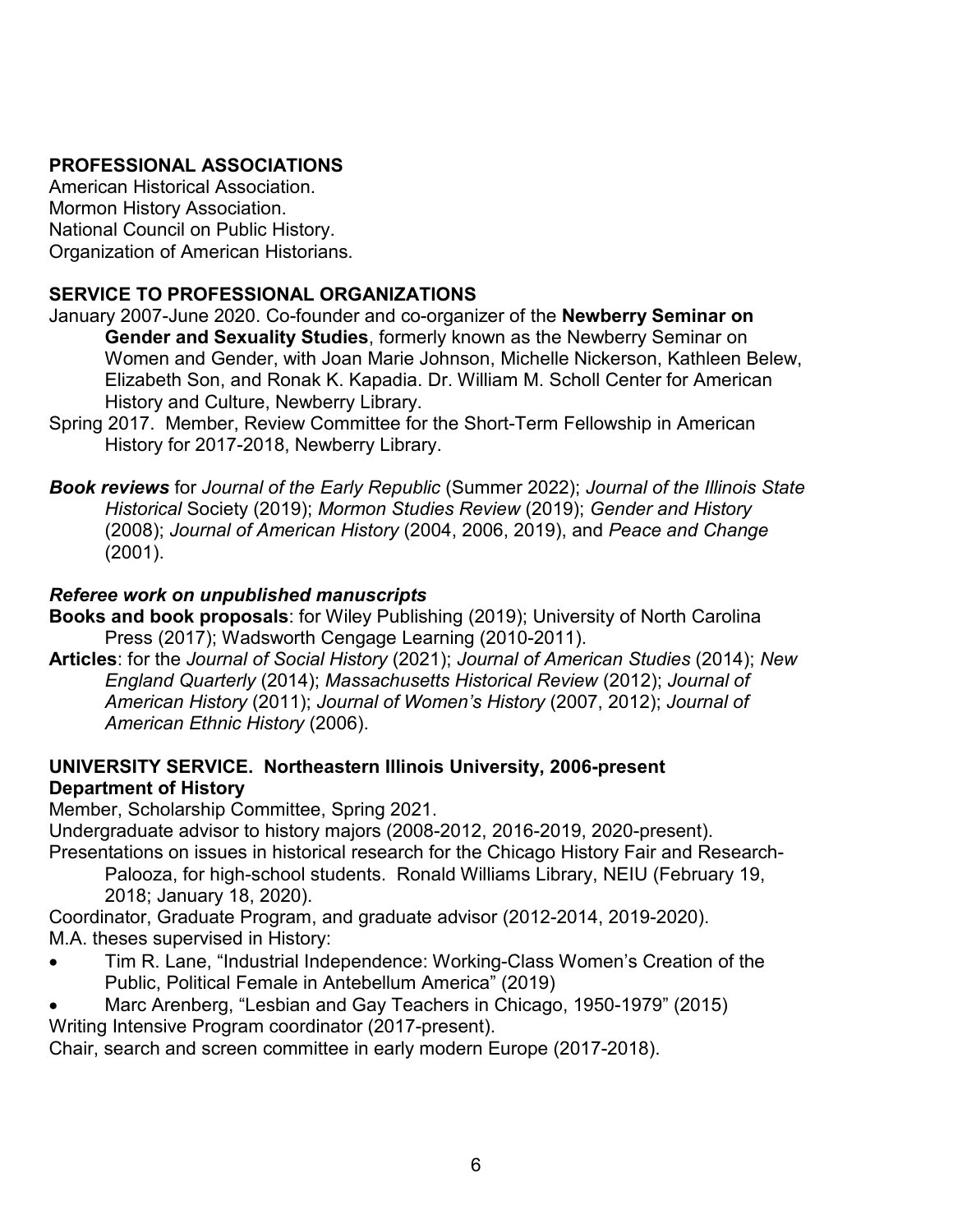Presentation entitled "The Rise of Immigration Restrictions in America" for the "Past in the Present" lecture series, aimed at fostering interest in the history major. Angelina Pedroso Center for Diversity and Intercultural Affairs, NEIU (February 20, 2018).

Chair, search and screen committee in early modern Europe (2016-2017). This search ended with an offer that was later rescinded.

Head of assessment of history majors (2015-2016, Fall 2017); committee member (2017 present).

Chair, search and screen committee in twentieth-century U.S. history (2011-2012).

Secretary, search and screen committee in Islamic history (2008-2009).

Departmental secretary and scribe (2006-2010).

Committee on fiscal affairs (2006-2009).

# **College of Arts and Sciences**

Member from outside field, search and screen committee in communications for the Department of Communications, Media, and Theatre, 2020-2021.

- "Historical Contexts Surrounding the 1969 Moon Landing." Remarks for the campus screening of *First Man* (2018), NEIU Society of Physics Students (April 18, 2019).
- "The Personal and the Political: Family History and Histories of Family in the High School Classroom." Interdisciplinary Seminars for Illinois Teachers, 2018-2019 (March 1, 2019). Administered by the Department of English.

Member, Assessment Committee, Women's and Gender Studies Program (2016, 2018).

- Committee to develop a multi-disciplinary research community, for students, regarding the history of lesbian/gay/bisexual/transgender communities of color (with Vicki Byard and Timothy Barnett, both Department of English) (2013).
- Member, committee to evaluate student-faculty research proposals for summer funding (2012).

Member, committee on developing a minor and certificate in

Lesbian/Gay/Bisexual/Transgender/Queer Studies (2010-2011).

Women's and Gender Studies Program Faculty Affiliate (2007-present).

# **University level/ Professional development**

- Attended and completed a textbook review for the Faculty Workshop on Open Educational Resources with Michelle Oh and Robin Harris, Ronald William Library at NEIU, April 2021.
- Completed the "Designing Your Online Course" training with Jennifer Dahlen and Quality Matters, August 2020.
- Completed the Online Teaching Training course with Elizabeth Rodriguez and the NEIU Center for Teaching and Learning, August 2019.
- Completed Safe Zone training to become a designated ally of NEIU's LGBTQ+ community, April 2019.
- Chair, University Personnel Committee, 2017-2018, 2018-2019, 2019-2020.

Alternate member, University Personnel Committee, Spring 2017.

Introduced panelists at and moderated the "Keynote Panel: What is Revolution? A Retrospective and Prospective Exploration of Revolutions," at the conference "The Past and Future(s) of Revolutions: A Global Exploration," Office of Academic Development, Northeastern Illinois University (March 9, 2009).